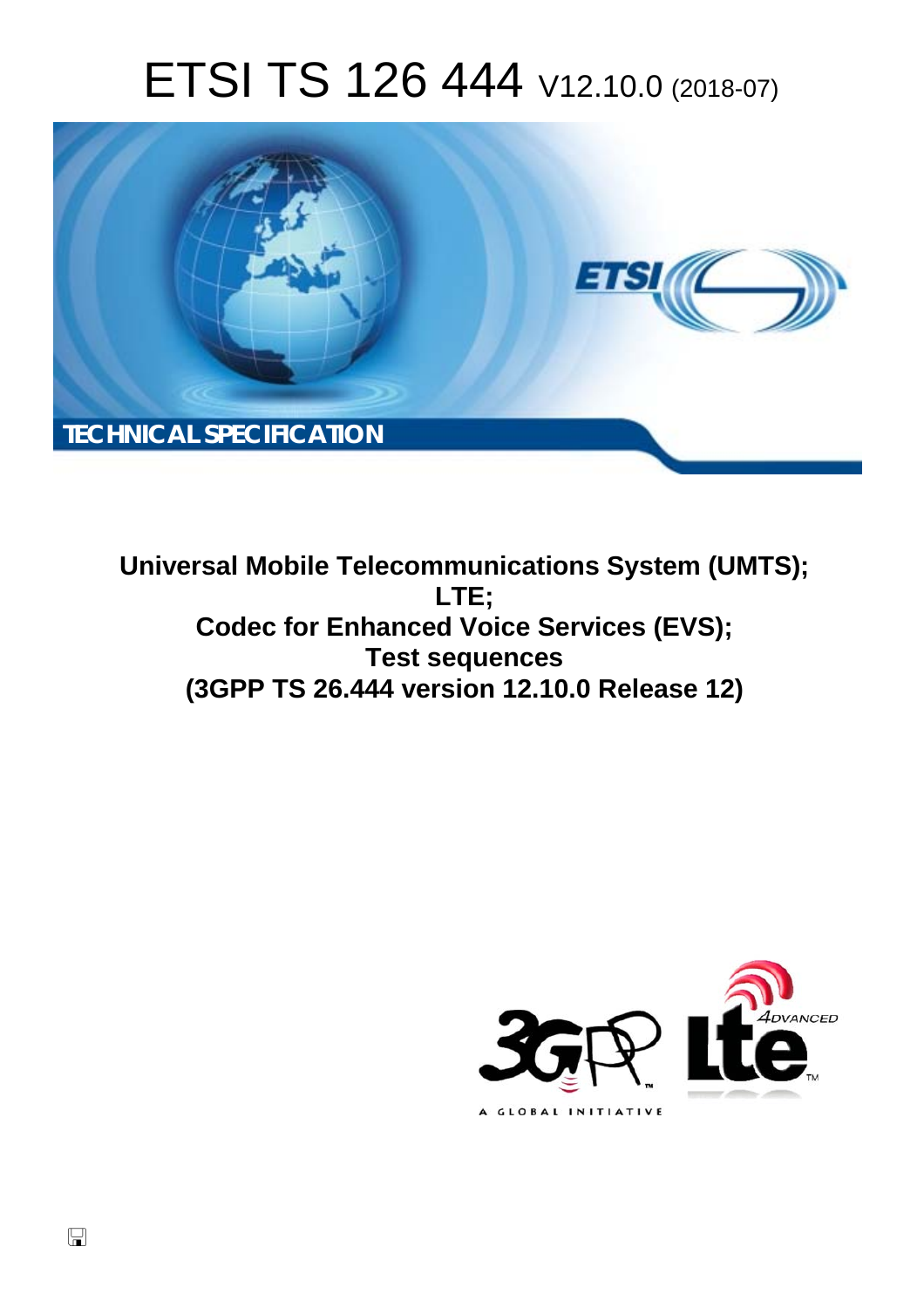Reference RTS/TSGS-0426444vca0

> Keywords LTE,UMTS

#### *ETSI*

#### 650 Route des Lucioles F-06921 Sophia Antipolis Cedex - FRANCE

Tel.: +33 4 92 94 42 00 Fax: +33 4 93 65 47 16

Siret N° 348 623 562 00017 - NAF 742 C Association à but non lucratif enregistrée à la Sous-Préfecture de Grasse (06) N° 7803/88

#### *Important notice*

The present document can be downloaded from: <http://www.etsi.org/standards-search>

The present document may be made available in electronic versions and/or in print. The content of any electronic and/or print versions of the present document shall not be modified without the prior written authorization of ETSI. In case of any existing or perceived difference in contents between such versions and/or in print, the only prevailing document is the print of the Portable Document Format (PDF) version kept on a specific network drive within ETSI Secretariat.

Users of the present document should be aware that the document may be subject to revision or change of status. Information on the current status of this and other ETSI documents is available at <https://portal.etsi.org/TB/ETSIDeliverableStatus.aspx>

If you find errors in the present document, please send your comment to one of the following services: <https://portal.etsi.org/People/CommiteeSupportStaff.aspx>

#### *Copyright Notification*

No part may be reproduced or utilized in any form or by any means, electronic or mechanical, including photocopying and microfilm except as authorized by written permission of ETSI. The content of the PDF version shall not be modified without the written authorization of ETSI. The copyright and the foregoing restriction extend to reproduction in all media.

> © ETSI 2018. All rights reserved.

**DECT**TM, **PLUGTESTS**TM, **UMTS**TM and the ETSI logo are trademarks of ETSI registered for the benefit of its Members. **3GPP**TM and **LTE**TM are trademarks of ETSI registered for the benefit of its Members and of the 3GPP Organizational Partners. **oneM2M** logo is protected for the benefit of its Members.

**GSM**® and the GSM logo are trademarks registered and owned by the GSM Association.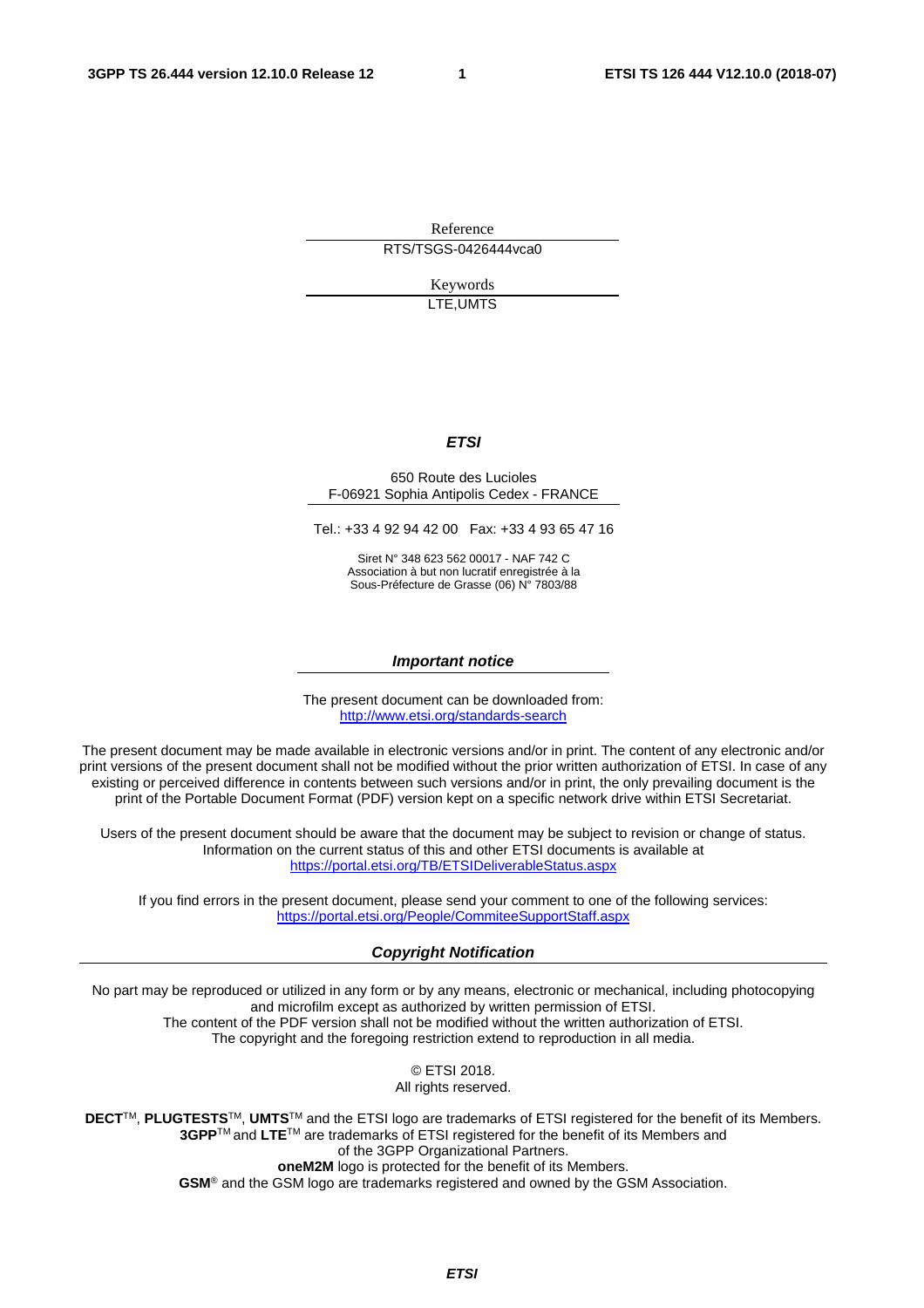# Intellectual Property Rights

#### Essential patents

IPRs essential or potentially essential to normative deliverables may have been declared to ETSI. The information pertaining to these essential IPRs, if any, is publicly available for **ETSI members and non-members**, and can be found in ETSI SR 000 314: *"Intellectual Property Rights (IPRs); Essential, or potentially Essential, IPRs notified to ETSI in respect of ETSI standards"*, which is available from the ETSI Secretariat. Latest updates are available on the ETSI Web server ([https://ipr.etsi.org/\)](https://ipr.etsi.org/).

Pursuant to the ETSI IPR Policy, no investigation, including IPR searches, has been carried out by ETSI. No guarantee can be given as to the existence of other IPRs not referenced in ETSI SR 000 314 (or the updates on the ETSI Web server) which are, or may be, or may become, essential to the present document.

#### **Trademarks**

The present document may include trademarks and/or tradenames which are asserted and/or registered by their owners. ETSI claims no ownership of these except for any which are indicated as being the property of ETSI, and conveys no right to use or reproduce any trademark and/or tradename. Mention of those trademarks in the present document does not constitute an endorsement by ETSI of products, services or organizations associated with those trademarks.

# Foreword

This Technical Specification (TS) has been produced by ETSI 3rd Generation Partnership Project (3GPP).

The present document may refer to technical specifications or reports using their 3GPP identities, UMTS identities or GSM identities. These should be interpreted as being references to the corresponding ETSI deliverables.

The cross reference between GSM, UMTS, 3GPP and ETSI identities can be found under [http://webapp.etsi.org/key/queryform.asp.](http://webapp.etsi.org/key/queryform.asp)

# Modal verbs terminology

In the present document "**shall**", "**shall not**", "**should**", "**should not**", "**may**", "**need not**", "**will**", "**will not**", "**can**" and "**cannot**" are to be interpreted as described in clause 3.2 of the [ETSI Drafting Rules](https://portal.etsi.org/Services/editHelp!/Howtostart/ETSIDraftingRules.aspx) (Verbal forms for the expression of provisions).

"**must**" and "**must not**" are **NOT** allowed in ETSI deliverables except when used in direct citation.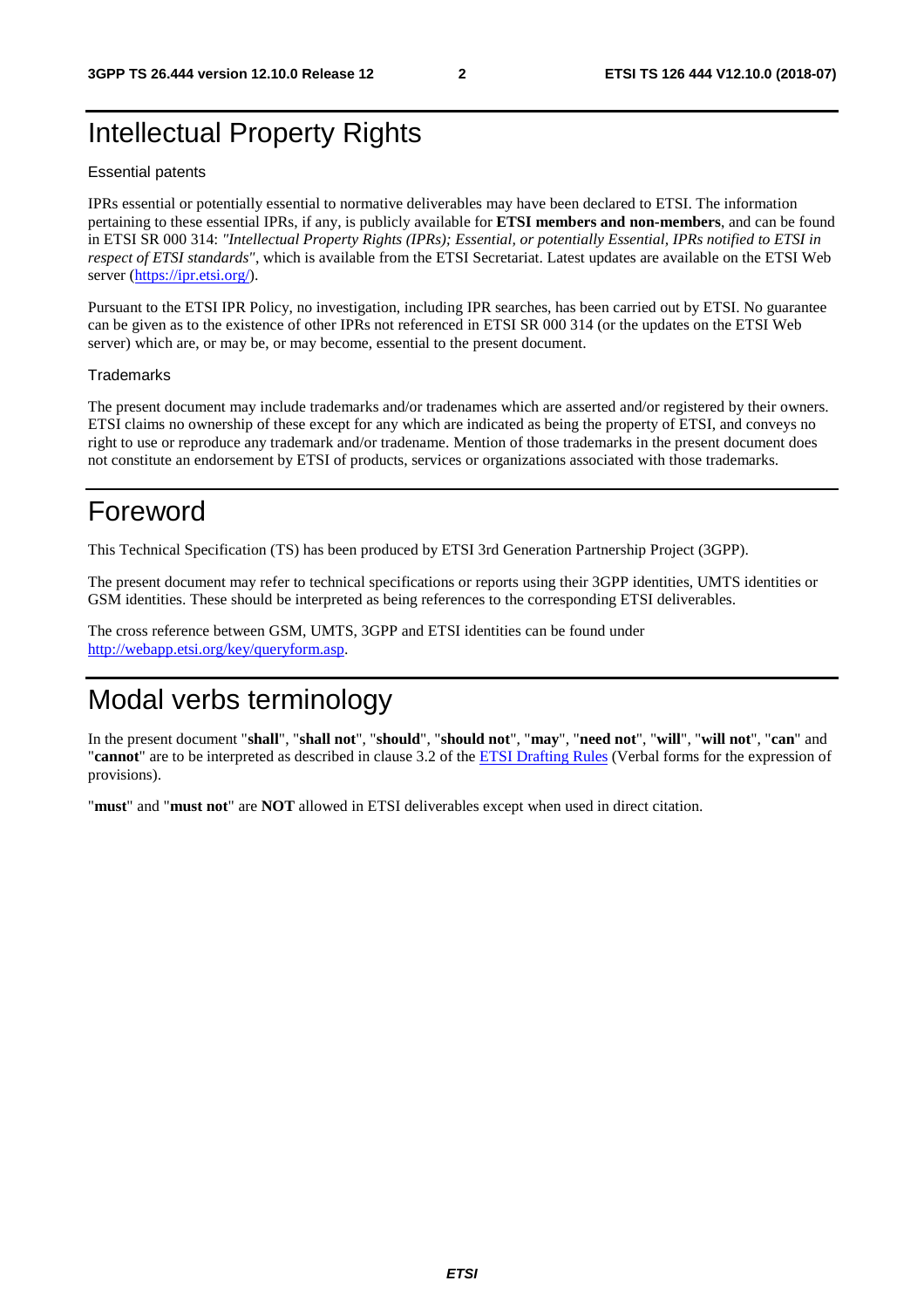$\mathbf{3}$ 

# Contents

| 1                                                          |  |
|------------------------------------------------------------|--|
| 2                                                          |  |
| 3<br>3.1<br>3.2                                            |  |
| $\overline{4}$<br>4.1                                      |  |
| 5<br>5.1<br>5.2                                            |  |
| 6<br>6.1<br>6.2<br>6.3<br>6.3.1<br>6.3.2<br>6.3.3<br>6.3.4 |  |
| 7                                                          |  |
| <b>Annex A (informative):</b>                              |  |
|                                                            |  |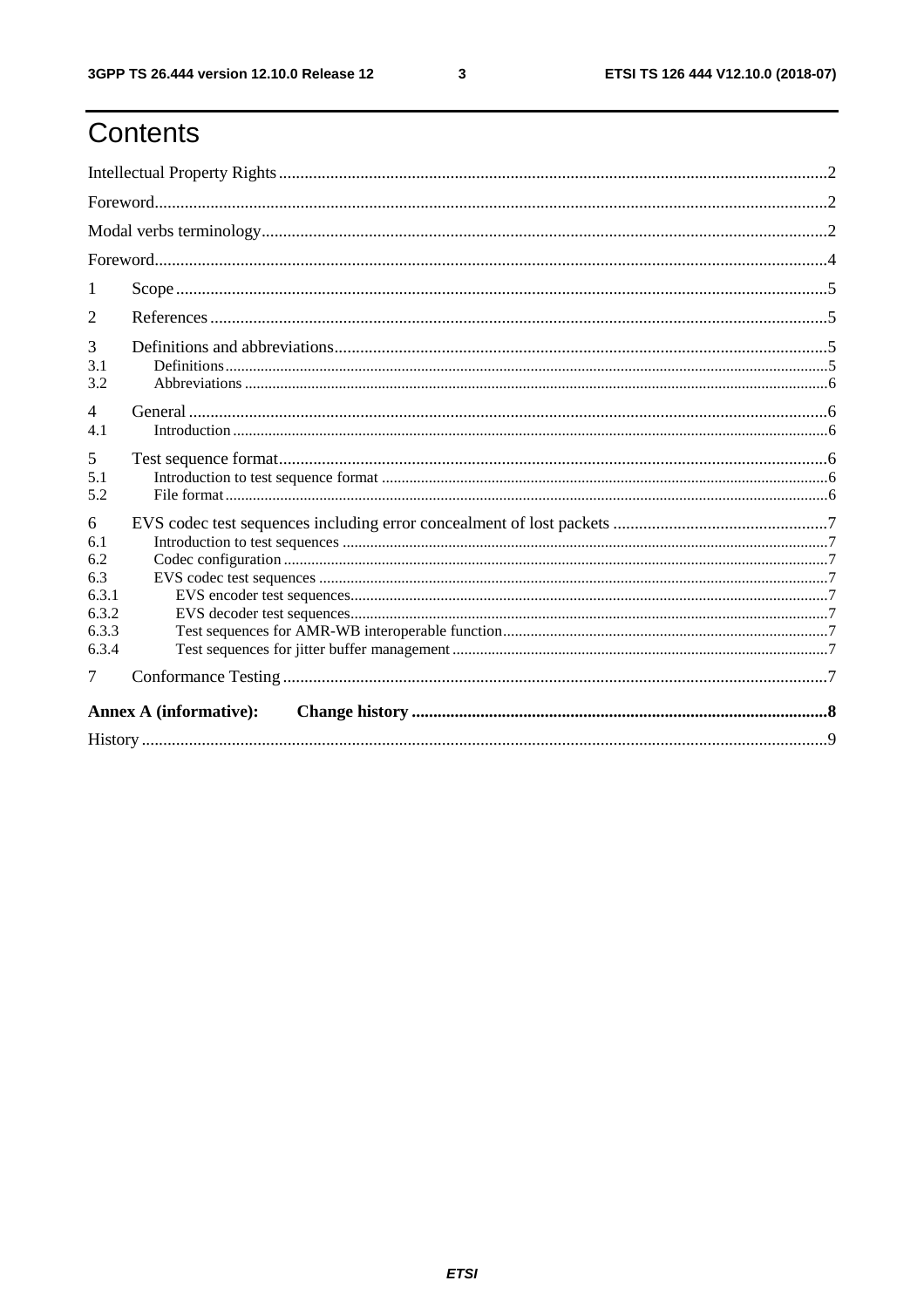# Foreword

This Technical Specification has been produced by the 3rd Generation Partnership Project (3GPP).

The contents of the present document are subject to continuing work within the TSG and may change following formal TSG approval. Should the TSG modify the contents of the present document, it will be re-released by the TSG with an identifying change of release date and an increase in version number as follows:

Version x.y.z

where:

- x the first digit:
	- 1 presented to TSG for information;
	- 2 presented to TSG for approval;
	- 3 or greater indicates TSG approved document under change control.
- y the second digit is incremented for all changes of substance, i.e. technical enhancements, corrections, updates, etc.
- z the third digit is incremented when editorial only changes have been incorporated in the document.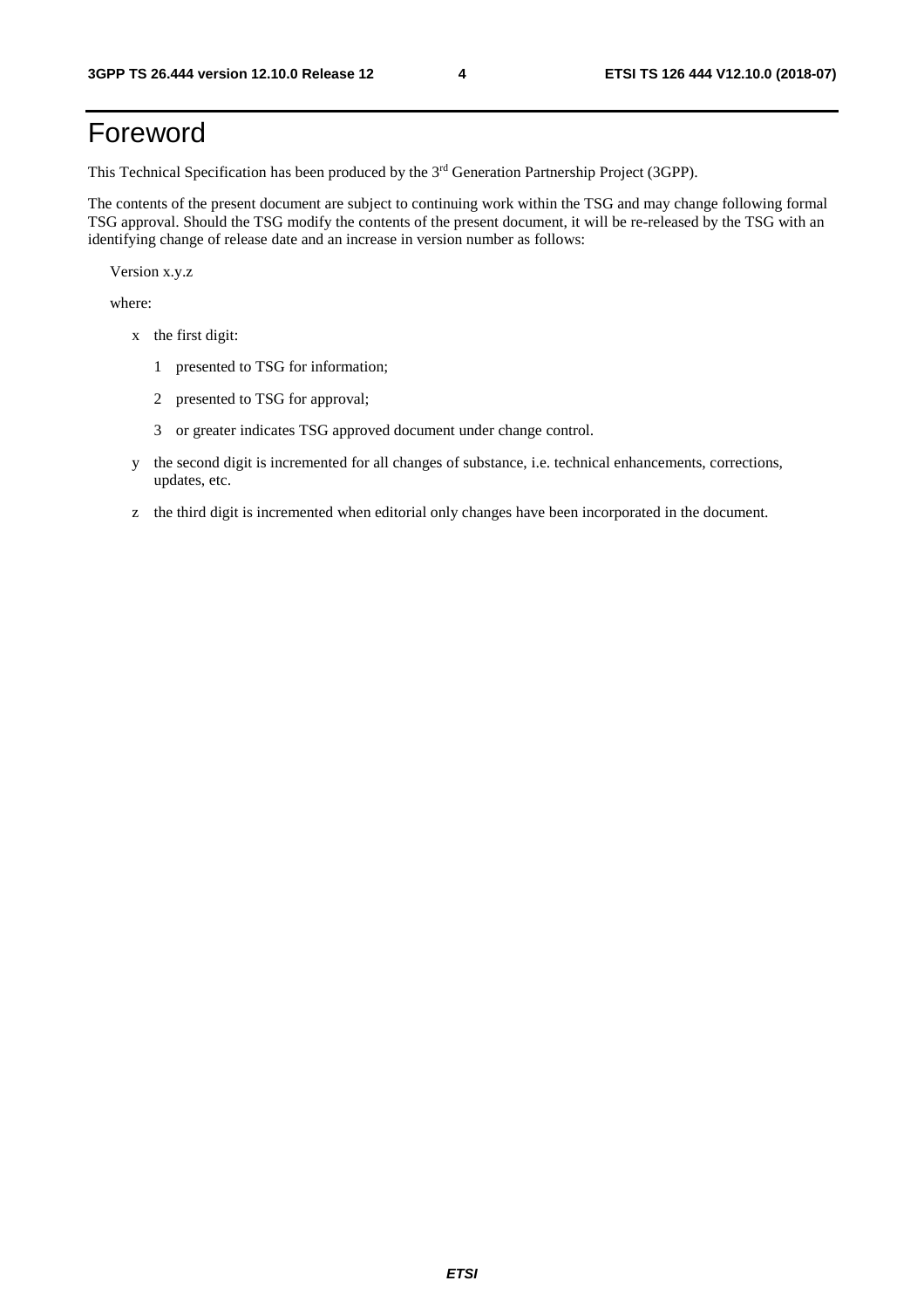### 1 Scope

The present document specifies the digital test sequences for the Enhanced Voice Services (EVS) Codec. These sequences test for a bit-exact implementation of the EVS Codec (3GPP TS 26.445), Voice Activity Detection (VAD) (3GPP TS.26.451), Comfort Noise Generation (3GPP TS 26.449), Discontinuous Transmission (DTX) (3GPP TS 26.450), Error Concealment of Lost Packets (3GPP TS 26.447), Jitter Buffer Management (JBM) (3GPP TS 26.448), and AMR-WB Interoperable Function (3GPP TS 26.446). In addition, the present document specifies conformance testing (FFS).

### 2 References

The following documents contain provisions which, through reference in this text, constitute provisions of the present document.

- References are either specific (identified by date of publication, edition number, version number, etc.) or non-specific.
- For a specific reference, subsequent revisions do not apply.
- For a non-specific reference, the latest version applies. In the case of a reference to a 3GPP document (including a GSM document), a non-specific reference implicitly refers to the latest version of that document *in the same Release as the present document*.
- [1] 3GPP TR 21.905: "Vocabulary for 3GPP Specifications".
- [2] 3GPP TS 26.445: "Codec for Enhanced Voice Services (EVS); Detailed Algorithmic Description".
- [3] 3GPP TS 26.451: "Codec for Enhanced Voice Services (EVS); Voice Activity Detection (VAD)".
- [4] 3GPP TS 26.449: "Codec for Enhanced Voice Services (EVS); Comfort Noise Generation (CNG) Aspects".
- [5] 3GPP TS 26.450: "Codec for Enhanced Voice Services (EVS); Discontinuous Transmission (DTX)".
- [6] 3GPP TS 26.447: "Codec for Enhanced Voice Services (EVS); Error Concealment of Lost Packets".
- [7] 3GPP TS 26.442: " Codec for Enhanced Voice Services (EVS); ANSI C code (fixed-point)".
- [8] 3GPP TS 26.443: "Codec for Enhanced Voice Services (EVS); ANSI C code (floating-point)".
- [9] 3GPP TS 26.174: "Adaptive Multi-Rate Wideband (AMR-WB) Speech Codec Test Sequences".
- [10] 3GPP TS 26.446: "Codec for Enhanced Voice Services (EVS); AMR-WB Backward Compatible Functions".
- [11] 3GPP TS 26. 448: "Codec for Enhanced Voice Services (EVS); Jitter Buffer Management".

# 3 Definitions and abbreviations

#### 3.1 Definitions

For the purposes of the present document, the terms and definitions given in 3GPP TS 26.445 [2], 3GPP TS 26.451 [3], 3GPP TS 26.449 [4], 3GPP TS 26.450 [5], 3GPP TS 26.447 [6], 3GPP TS 26.448 [11], and 3GPP TS 26.446 [10] apply.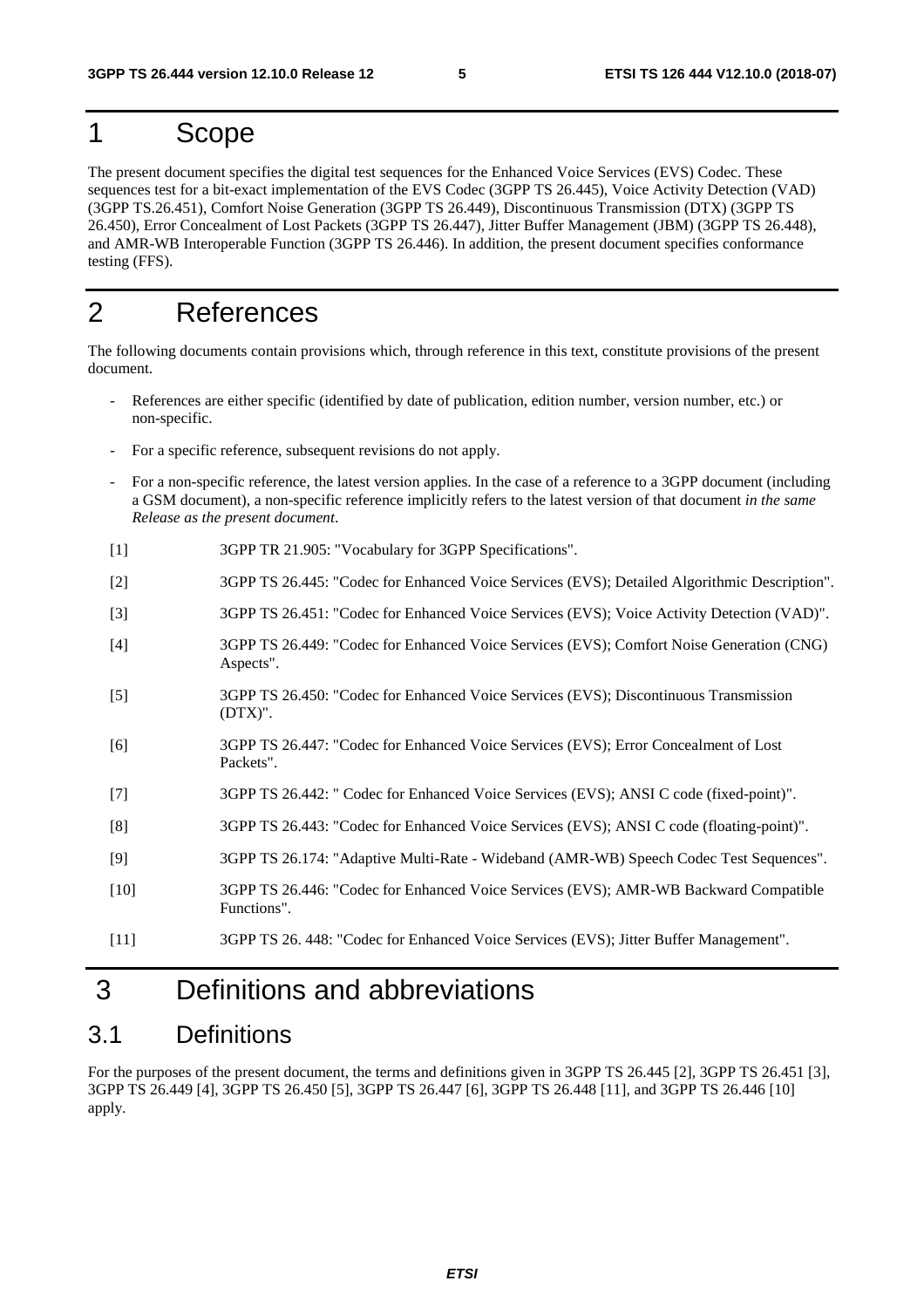#### 3.2 Abbreviations

For the purposes of the present document, the abbreviations given in TR 21.905 [1] and the following apply. An abbreviation defined in the present document takes precedence over the definition of the same abbreviation, if any, in TR 21.905 [1].

| <b>ACELP</b>  | Algebraic Code-Excited Linear Prediction   |
|---------------|--------------------------------------------|
| AMR-WB        | Adaptive Multi Rate Wideband (codec)       |
| <b>CNG</b>    | <b>Comfort Noise Generator</b>             |
| <b>DTX</b>    | Discontinuous Transmission                 |
| <b>EVS</b>    | <b>Enhanced Voice Services</b>             |
| FB            | Fullband                                   |
| <b>FEC</b>    | <b>Frame Erasure Concealment</b>           |
| <b>IP</b>     | Internet Protocol                          |
| <b>JBM</b>    | Jitter Buffer Management                   |
| <b>MSB</b>    | Most Significant Bit                       |
| <b>MTSI</b>   | Multimedia Telephony Service for IMS       |
| NB            | Narrowhand                                 |
| <b>PS</b>     | Packet Switched                            |
| <b>PSTN</b>   | Public Switched Telephone Network          |
| <b>SAD</b>    | Sound Activity Detection                   |
| <b>SC-VBR</b> | Source Controlled - Variable Bit Rate      |
| <b>SID</b>    | Silence Insertion Descriptor               |
| <b>SWB</b>    | Super Wideband                             |
| <b>VAD</b>    | Voice Activity Detection                   |
| WB            | Wideband                                   |
| <b>WMOPS</b>  | Weighted Millions of Operations Per Second |

### 4 General

### 4.1 Introduction

Digital test sequences are necessary to test for a bit exact implementation of the EVS codec (TS 26.445 [2]), Voice Activity Detection (TS 26.451 [3]), Comfort Noise Generation (TS 26.449 [4]), Discontinuous Transmission (TS 26.450 [5]), and Concealment of Lost Packets (3GPP TS 26.447 [6]). Jitter Buffer Management (JBM) (3GPP TS 26.448 [11]), and AMR-WB Interoperable Function (3GPP TS 26.446 [10]) and for the testing of the bit exactness of installations of the ANSI C code in TS 26.442 [7]. In addition, test sequences for the testing of the bit exactness of installations of the ANSI C code in TS 26.443 [8] are provided. For a standard compliant implementation of the above specifications the encoder and decoder output sequences shall match the provided output test sequences in the attached ZIP file.

Clause 5 describes the format of the files, which contain the digital test sequences. Clause 6 describes the test sequences for the EVS codec, including error concealment of lost packets, the AMR-WB interoperable function. the VAD, comfort noise generation, discontinuous transmission, the AMR-WB interoperable function, the EVS jitter buffer management, Clause 7 describes the conformance testing for non-bit exact implementations of the EVS codec.

## 5 Test sequence format

### 5.1 Introduction to test sequence format

This clause provides information on the format of the digital test sequences for the EVS codec (TS 26.445 [2]), Voice Activity Detection (TS 26.451 [3]), Comfort Noise Generation (TS 26.449 [4]), Discontinuous Transmission (TS 26.449 [5]), and Error Concealment of Lost Packets (TS 26.447 [6]), Jitter Buffer Management (JBM) (3GPP TS 26.448 [11]), and AMR-WB Interoperable Function (3GPP TS 26.446 [10]).

### 5.2 File format

The test sequence files in PC (little-endian) byte order are provided in archive files (ZIP format, see the pointer file Readme.txt which accompanies the present document).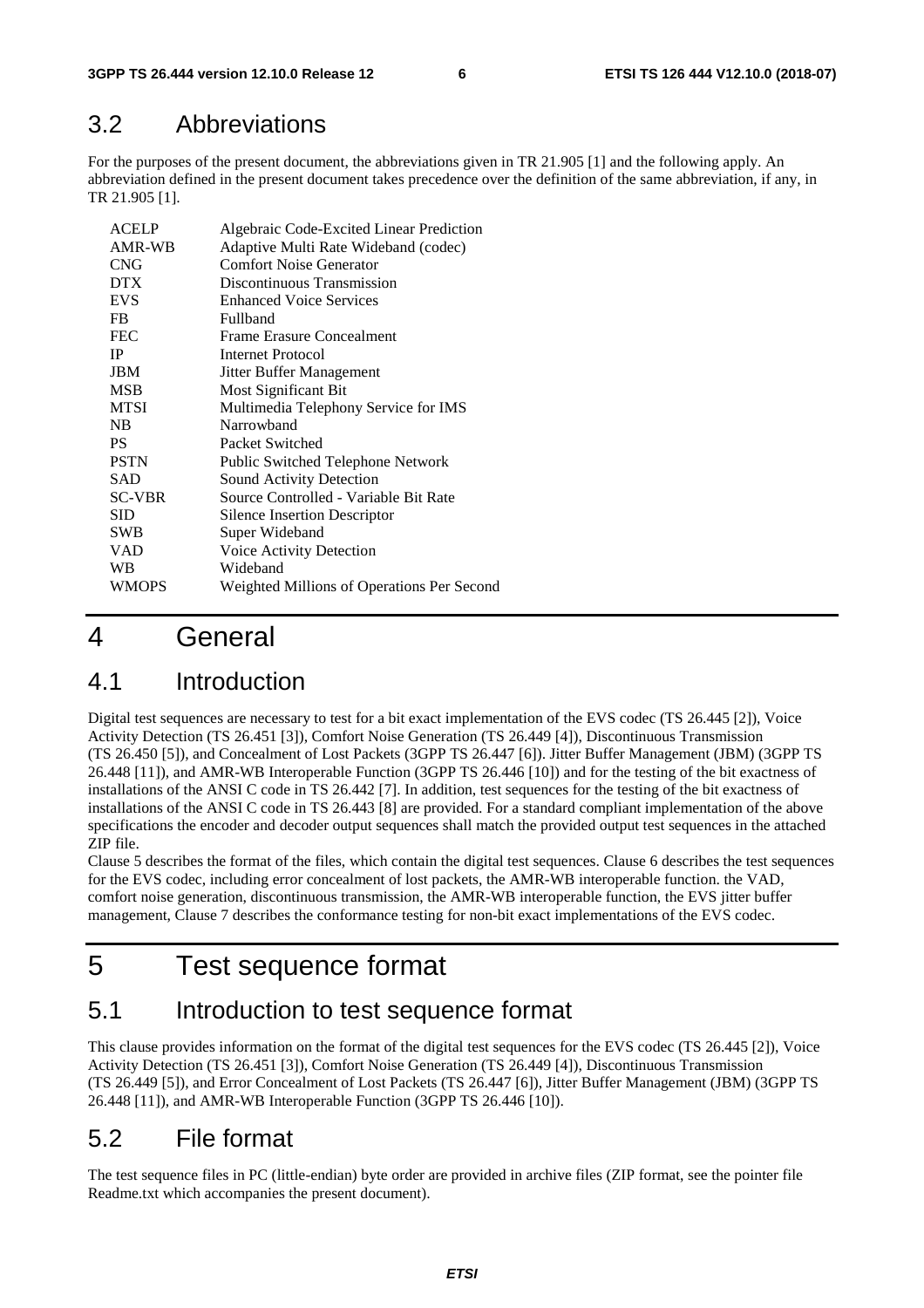Following decompression, three types of file are provided:

| -                        | Files for input to the speech encoder:                                            | $*$ INP |
|--------------------------|-----------------------------------------------------------------------------------|---------|
| Ξ.                       | Files for comparison with the encoder output and for input to the speech decoder: | *.COD   |
| $\overline{\phantom{0}}$ | Files for comparison with the decoder output:                                     | $*$ OUT |
| -                        | Files for input to the speech decoder with JBM                                    | $*$ RTP |
| $\overline{\phantom{a}}$ | One mode control file for the mode switching test                                 | *.MOD   |
| -                        | Instructions how to operate the test sequences                                    | *TXT    |

# 6 EVS codec test sequences including error concealment of lost packets

#### 6.1 Introduction to test sequences

This clause provides information on the test sequences designed to exercise the EVS codec (TS 26.445 [2]).

#### 6.2 Codec configuration

The speech encoder shall be configured as instructed in the readme file attached.

#### 6.3 EVS codec test sequences

#### 6.3.1 EVS encoder test sequences

The test sequences are provided and described in the ZIP archive.

The test sequences for encoder testing and instructions to operate the encoder are summarized in Readme\_EVS\_enc.txt.

#### 6.3.2 EVS decoder test sequences

The test sequences for decoder testing and instructions to operate the decoder are summarized in Readme\_EVS\_dec.txt.

#### 6.3.3 Test sequences for AMR-WB interoperable function

The test sequences for the AMR-WB interoperable function include the test sequences defined in TS 26.174 [9], but \*.COD and \*.OUT files are not identical to those provided by TS 26.174.

Readme\_AMRWB\_IO\_enc.txt and Readme\_AMRWB\_IO\_dec.txt summarized the input test sequences, output test sequences, and instructions to execute the AMR-WB interoperable function test.

#### 6.3.4 Test sequences for jitter buffer management

The input test sequences, the output sequences, and instructions to run the jitter buffer management test are summarized in the Readme\_JBM\_dec.txt.

# 7 Conformance Testing

Conformance Testing is for further study.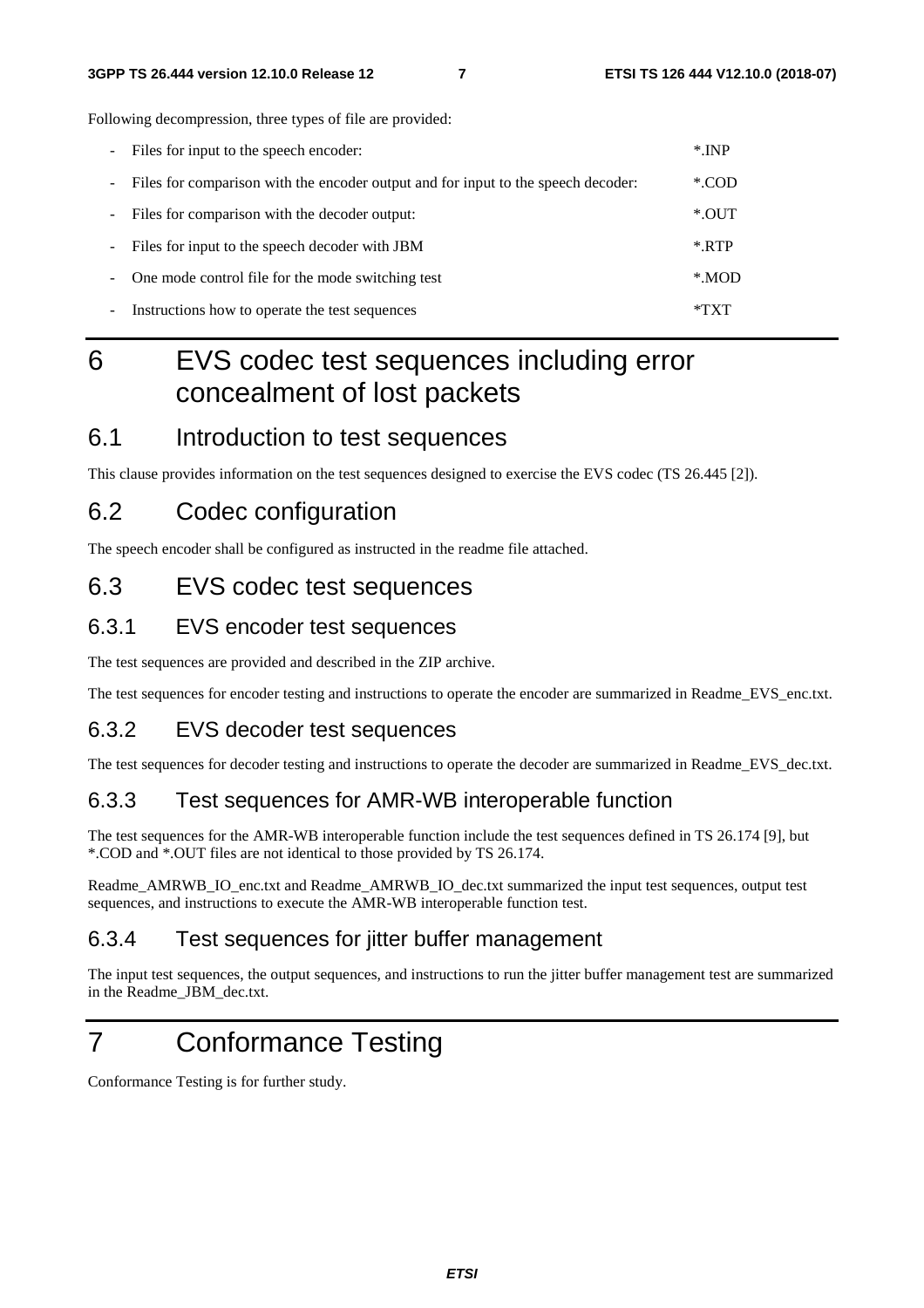# Annex A (informative): Change history

| <b>Change history</b> |                |             |           |                          |     |                                                                                   |                       |
|-----------------------|----------------|-------------|-----------|--------------------------|-----|-----------------------------------------------------------------------------------|-----------------------|
| Date                  | <b>Meeting</b> | <b>TDoc</b> | <b>CR</b> | <b>Rev</b>               | Cat | Subject/Comment                                                                   | <b>New</b><br>version |
| 2014-09               | SA#65          | SP-140459   |           |                          |     | Presented at TSG#65 for approval                                                  | 1.0.0                 |
| 2014-09               | SA#65          |             |           |                          |     | Approved at TSG#65                                                                | 12.0.0                |
| 2014-12               | SA#66          | SP-140725   | 000       | ۰                        |     | Update of existing test vectors for the fixed-point EVS codec                     | 12.1.0                |
| 2014-12               | SA#66          | SP-140725   | 000       | 1                        |     | Inclusion of test vectors for the floating-point EVS codec                        | 12.1.0                |
| 2015-03               | SA#67          | SP-150085   | 000       | ۰                        |     | Update of test vectors for the EVS codec                                          | 12.2.0                |
| 2015-06               | SA#68          | SP-150202   | 000       | ٠                        |     | Update of test vectors for the EVS codec                                          | 12.3.0                |
| 2015-09               | SA#69          | SP-150434   | 000<br>5  | 1                        |     | Update of test vectors for the EVS codec                                          | 12.4.0                |
| 2015-12               | SA#70          | SP-150639   | 000<br>6  | $\blacksquare$           |     | Update of test vectors for the EVS codec                                          | 12.5.0                |
| 2016-03               | SA#71          | SP-160064   | 000       | ۰                        |     | Update of test vectors for the EVS codec                                          | 12.6.0                |
| 2016-06               | SA#72          | SP-160257   | 000<br>9  | $\overline{\phantom{0}}$ | F   | Update of test vectors for the EVS codec                                          | 12.7.0                |
| 2016-09               | SA#73          | SP-160589   | 001       | $\blacksquare$           | F   | Update of test vectors for the EVS codec                                          | 12.8.0                |
| 2017-03               | SA#75          |             |           |                          |     | Alignment of source code and test vectors versions (update of<br>Readme.txt file) | 12.8.1                |
| 2017-12               | <b>SA#78</b>   | SP-170820   | 001<br>5  | 1                        | F   | Update of test vectors for the EVS codec                                          | 12.9.0                |
| 2018-06               | SA#80          | SP-180261   | 001<br>8  |                          | F   | Update of test vectors for the EVS codec                                          | 12.10.0               |